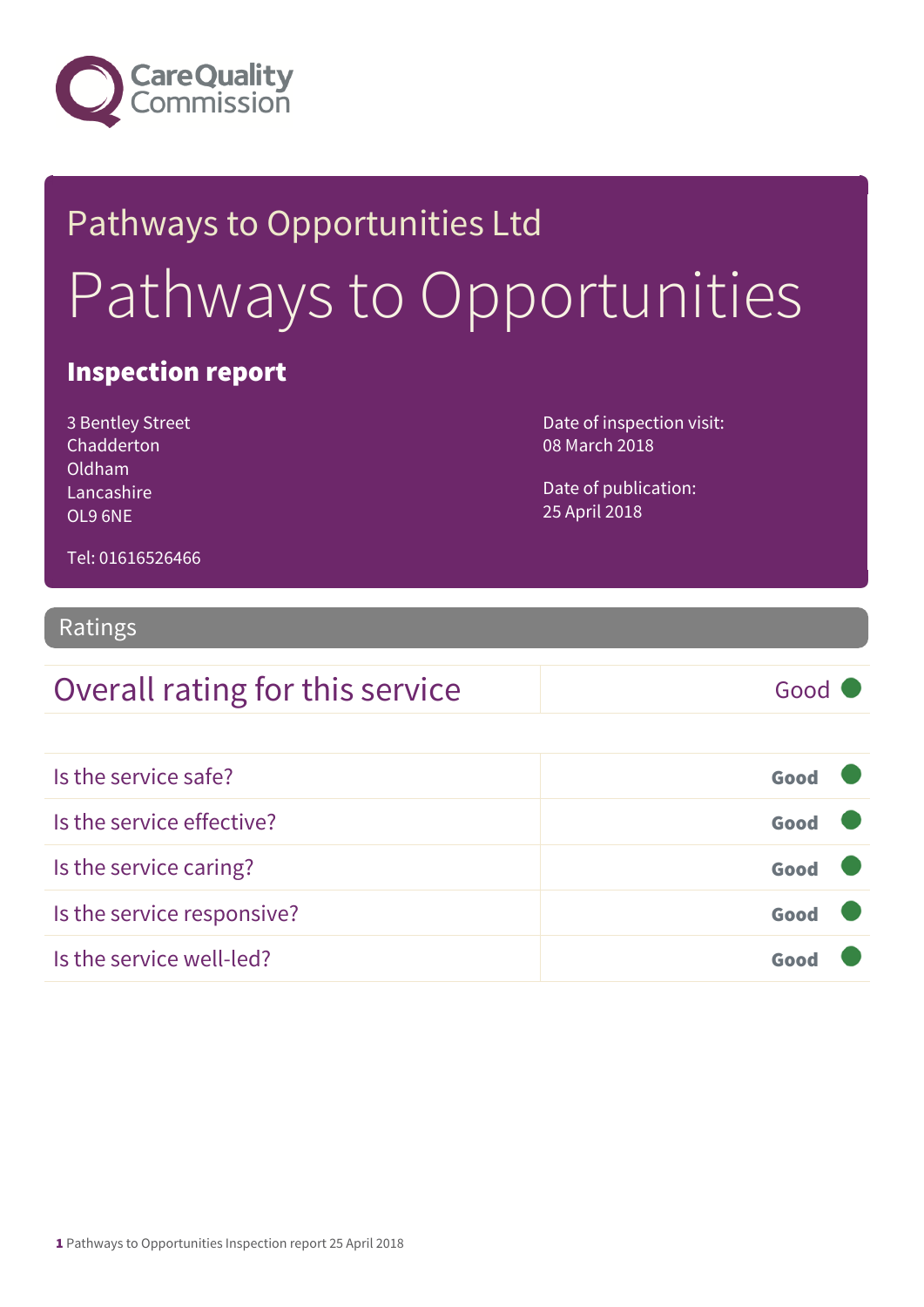#### Summary of findings

#### Overall summary

Pathways to Opportunities is a domiciliary care agency. It supports people to live in their own homes in the community and provides personal care to people with learning disabilities and any other additional needs. At the time of the inspection the registered provider was providing support to 19 people.

At the last inspection, which took place in December 2015. The service was given a rating of 'Good'. At that time we also found one breach of the Health and Social care Act 2008 (Regulated Activities) Regulations 2014. This related to the lack of appropriate systems to record and respond to complaints. At this inspection we saw improvements had been made and the service was meeting all regulations at this time.

This inspection took place on 8 March 2018 and was announced.

At this inspection we found the service remained 'Good'. We found that these standards had been maintained and improved further. The service was very well-led. Skilled and caring staff supported people in a person centred way. Staff embraced people's diversity and this was reflected in the care plans we saw.

There was a registered manager at the time of the inspection. A registered manager is a person who has registered with the Care Quality Commission to manage the service. Like registered providers, they are 'registered persons'. Registered persons have legal responsibility for meeting the requirements in the Health and Social Care Act 2008 and associated Regulations about how the service is run.

The registered manager was based at the office five days per week supported by a team of management personnel. There was a manager available by telephone at all times.

During this inspection we reviewed a range of care records. Care plans were detailed, consistent and contained up to date information. Risk assessments were regularly reviewed and were updated accordingly.

Medicine management systems were in place. Medicine was only administered by staff who had received the appropriate training. Regular medicine audits were taking place and people received all medicines which were prescribed for them.

People were protected from abuse and supported to make their own choices. Risks were identified and managed effectively to protect people from avoidable harm. Recruitment processes were in place to make sure that people were protected from staff being employed that were not suitable.

People received support from a staff team that was well trained and supervised. Staff had the skills and support needed to deliver care to a good standard.

People benefitted from a staff team that was caring and respectful. Staff knew each person well and worked with them in a calm, caring and professional way. People's rights to confidentiality, dignity and privacy were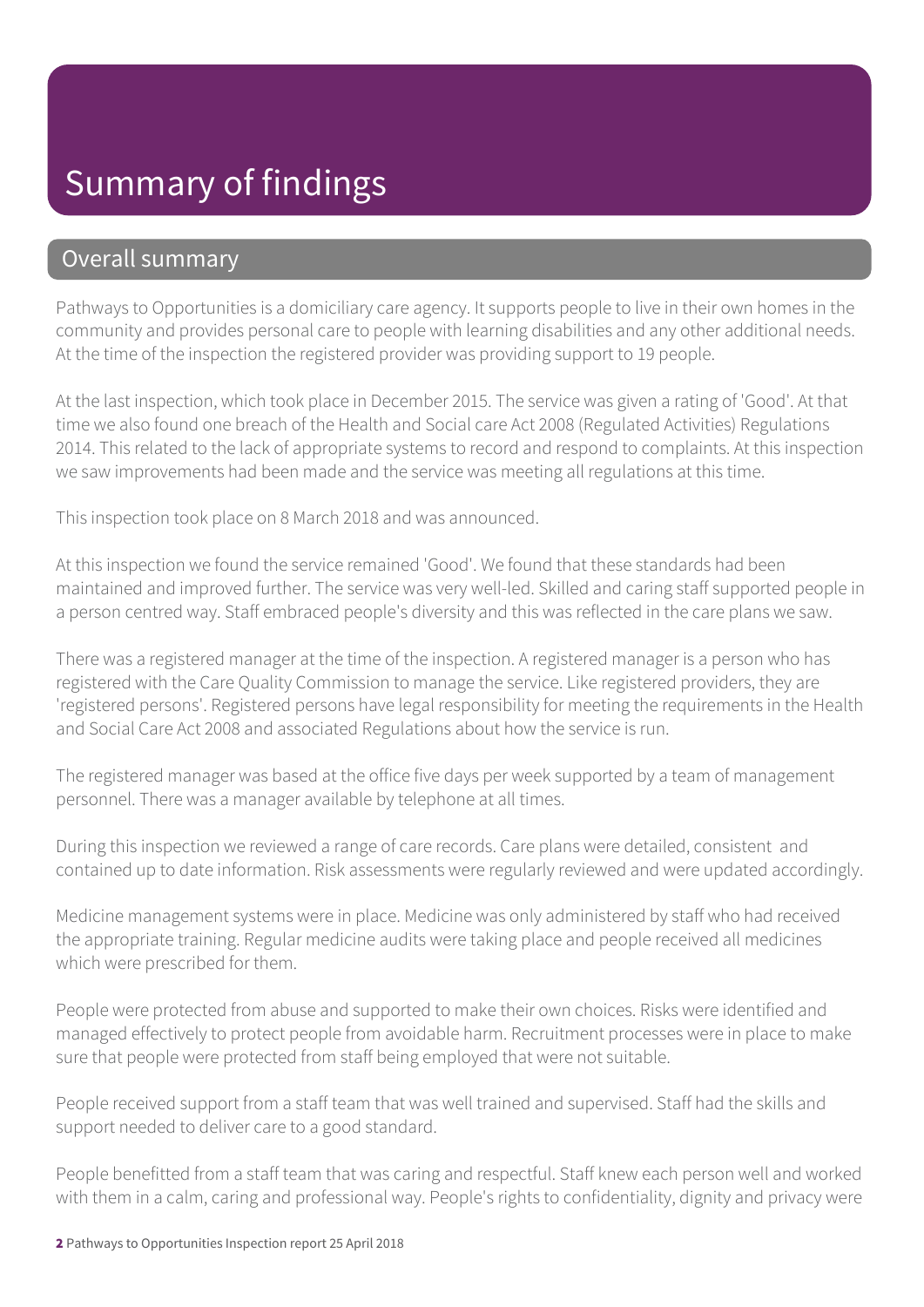respected. They were enabled and encouraged to develop and maintain their independence wherever possible.

Staff told us they enjoyed working at the service and felt supported by the registered manager.

Quality assurance systems were in place and regularly carried out by both the provider and registered manager. Feedback was sought from people who used the service, staff and relatives, this information was analysed, and action plans produced when needed.

The provider continues to work in partnership with other organisations and has taken part in good practice initiatives, designed to further develop the service and support other providers to develop their services.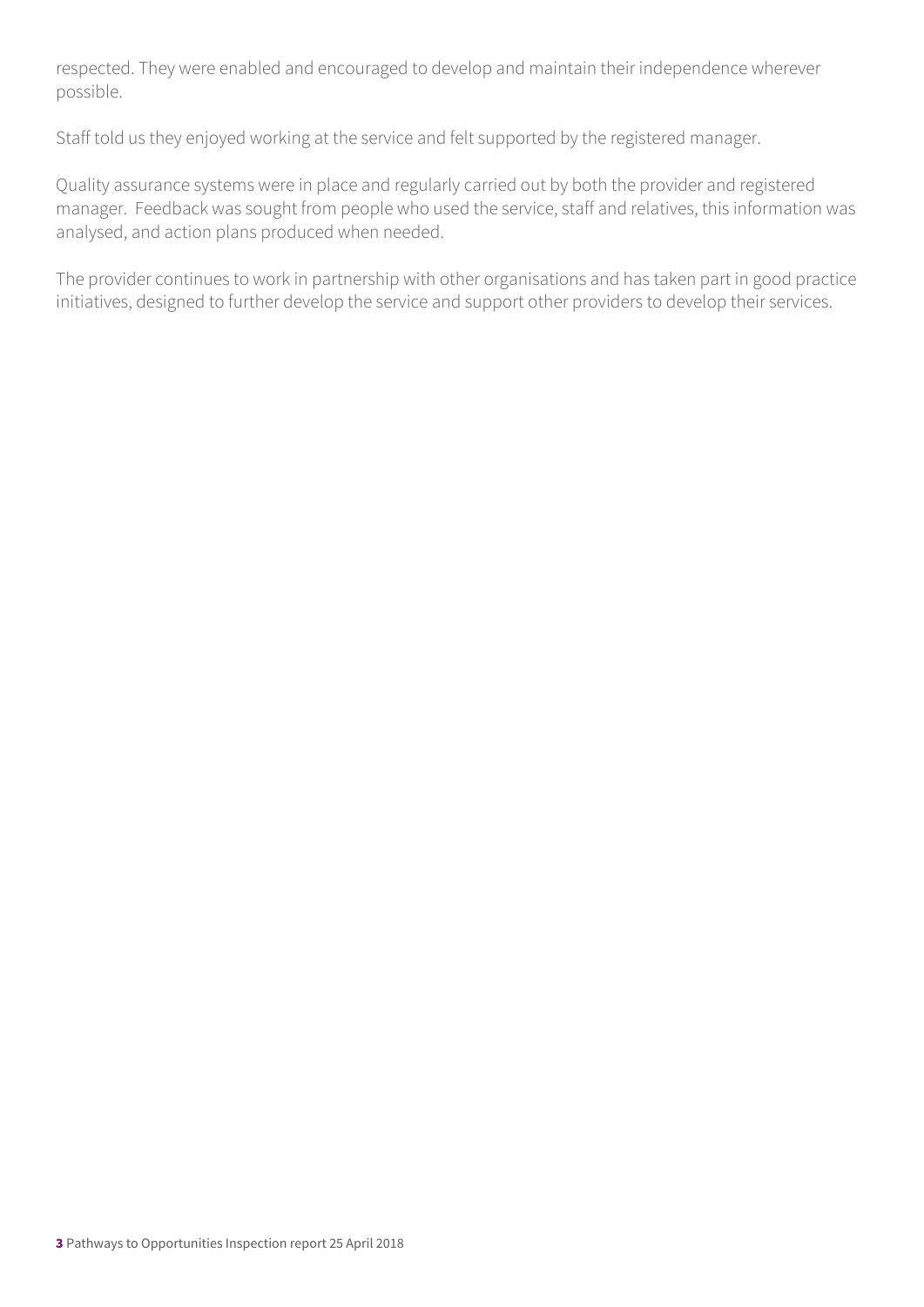#### The five questions we ask about services and what we found

We always ask the following five questions of services.

| Is the service safe?                                                                                                               | Good |
|------------------------------------------------------------------------------------------------------------------------------------|------|
| The service remains Good.                                                                                                          |      |
| Is the service effective?                                                                                                          | Good |
| The service remains Good.                                                                                                          |      |
| Is the service caring?                                                                                                             | Good |
| The service remains Good.                                                                                                          |      |
| Is the service responsive?                                                                                                         | Good |
| The service has improved to Good.                                                                                                  |      |
| There was a complaints procedure. Feedback systems were in<br>place such as meetings and surveys to obtain the views of<br>people. |      |
| Care records were detailed and assisted staff to identify how to<br>work well with people.                                         |      |
| Staff were sensitive to any changes in people's behaviour and<br>looked for ways to resolve any issues.                            |      |
| The service was tailored to meet the individual needs of people<br>in receipt of care.                                             |      |
| Is the service well-led?                                                                                                           | Good |
| The service remains Good.                                                                                                          |      |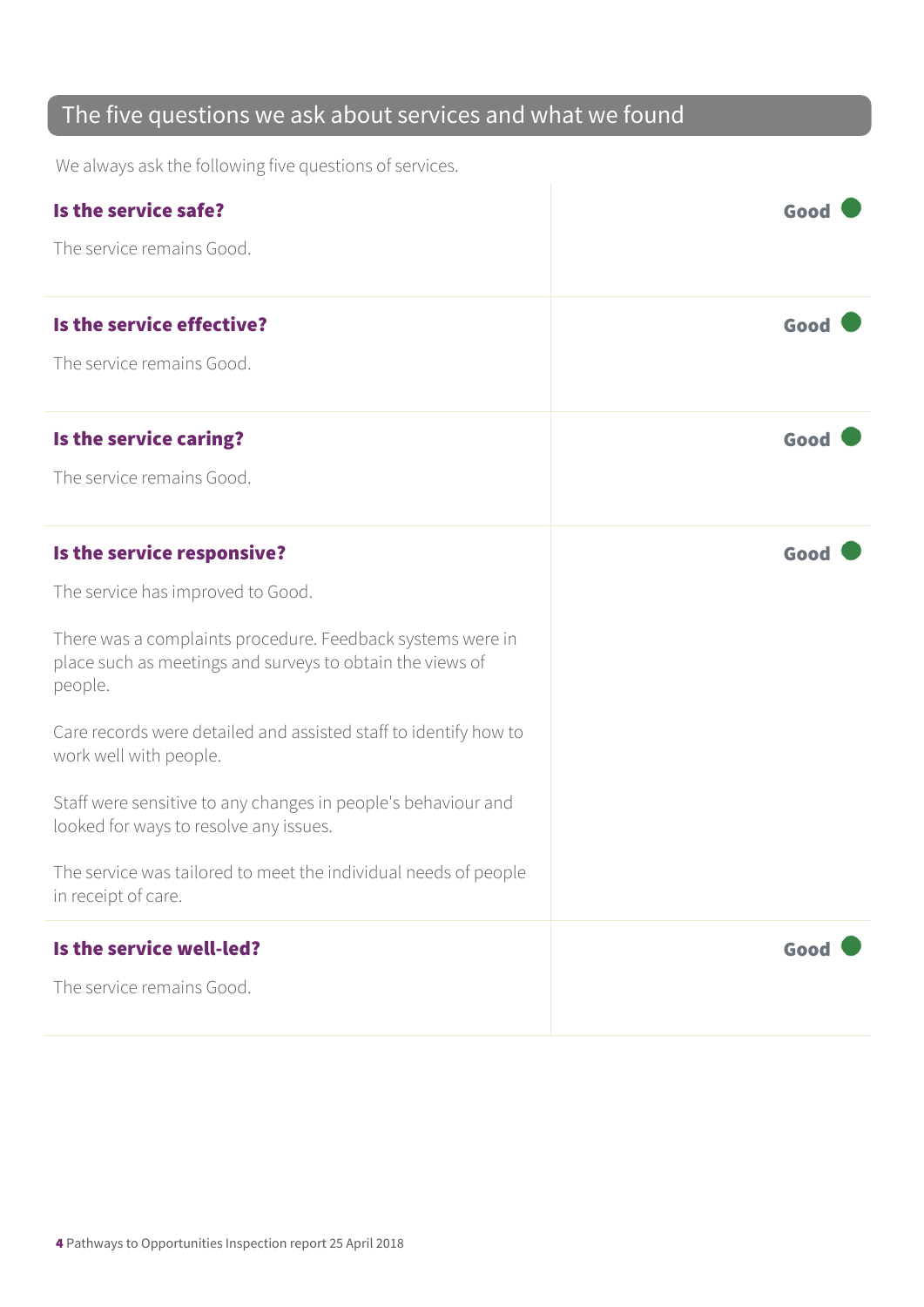

## Pathways to Opportunities Detailed findings

### Background to this inspection

We carried out this inspection under Section 60 of the Health and Social Care Act 2008 as part of our regulatory functions. This inspection was planned to check whether the provider is meeting the legal requirements and regulations associated with the Health and Social Care Act 2008, to look at the overall quality of the service, and to provide a rating for the service under the Care Act 2014.

The inspection took place on 8 March 2018 and was announced. The provider was given 48 hours' notice because we wanted to make sure the registered manager and staff would be available to speak with us.

The inspection team consisted of one adult social care inspector and an 'Expert by Experience'. An 'Expert by Experience' is a person who has personal experience of using or caring for someone who uses this type of care service.

Before the inspection visit we reviewed the information which was held about Pathways to Opportunities. This included notifications we had received from the registered provider such as incidents which had occurred in relation to the people who were receiving care. A notification is information about important events which the service is required to send to us by law.

A Provider Information Return (PIR) was also submitted and reviewed prior to the inspection. This is information we require providers to send us at least once annually to give us key information about the service, what the service does well and improvements they plan to make. We also contacted the local healthwatch, commissioners and the local authority prior to the inspection. No concerns were raised about the service provided at the home. We used all of this information to plan how the inspection should be conducted.

During the inspection we spoke with the registered manager, the care coordinator, four members of staff, three people who were receiving care and five relatives. We also contacted health and social care professionals to seek their views, no concerns were received about the service.

During the inspection we also spent time reviewing specific records and documents. These included four care records of people who were receiving care, three staff personnel files, recruitment practices, staff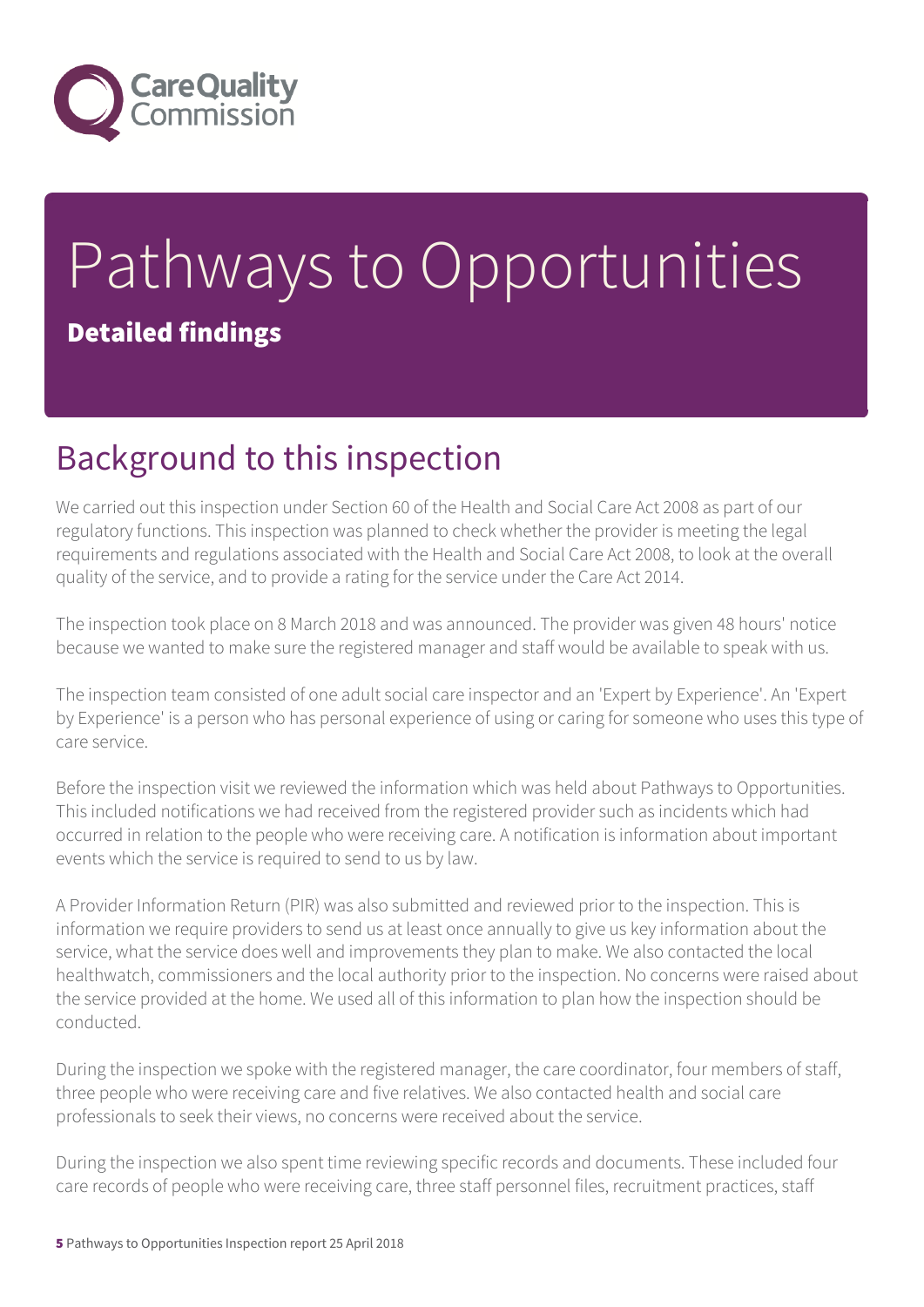training records, medication administration records and audits, complaints, accidents and incidents, policies and procedures and other records relating to the management of the service.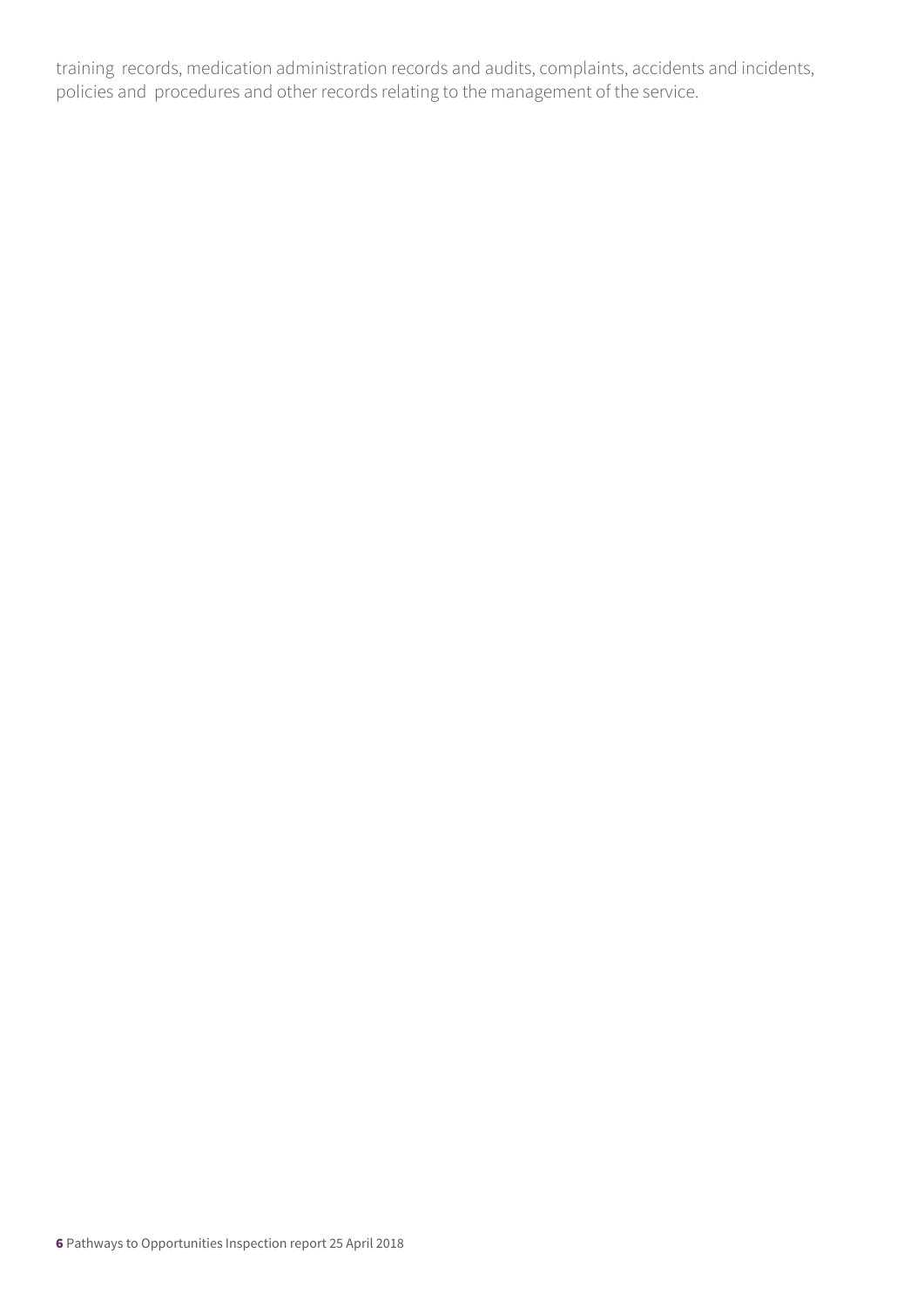#### Is the service safe?

### Our findings

The service continued to provide safe care to people. People told us they felt safe. One person we spoke with told us, "I feel safer knowing that someone is coming to help me with things, they look after me well."

People were protected from harm by trained staff who knew how to keep people safe and knew what action to take if they suspected abuse was happening. Potential risks to people had been identified and assessed appropriately. We saw that safeguarding was discussed in staff supervision and at team meetings. A policy was in place that staff could refer to if they needed to report an incident. One staff member told us, "We did a safeguarding competency test to show we had understood the training, I know what I need to report and who I should speak to." We saw that safeguarding concerns received had been clearly recorded, investigated and passed on appropriately.

The service had a whistleblowing policy so if staff had concerns they could report these and be confident of their concerns being listened to. Where concerns had been expressed about the service, if complaints had been made, or if there had been safeguarding investigations the registered manager robustly investigated these issues. This meant people were safeguarded from the risk of abuse.

People could be confident that staff were checked for suitability before being allowed to work with them. Staff files included all required recruitment information. For example, a full employment history, proof of identity, evidence of conduct in previous employment and criminal record checks. There was a clear procedure for dealing with disciplinary issues, the registered manager told us, "We have not had any disciplinary issues within our team that provide care at home but we do have plans in place should we need them."

Accidents and incidents were recorded, together with details of actions taken and the outcome of any investigation. The records showed appropriate action was taken promptly to deal with any incidents. Care plans were updated with actions staff needed to take to reduce the risk of a recurrence of incidents wherever possible. We saw that recording charts had been implemented to monitor behavioural incidents so the findings could be analysed and plans updated to improve services for people. Staff received training in responding to behaviours that may challenge. The training provided was based on positive behaviour support approaches and plans. This meant that people were supported in the least restrictive way.

Systems were in place to identify and reduce potential risks to people; care plans seen included detailed and informative risk assessments. These included assessments to promote positive risk-taking and enable people to live 'normal lives' for example, risk planning for trying new activities. We saw that risk assessments were reviewed regularly and updated when changes had been identified. Staff we spoke with told us they understood people needed to be exposed to some risks as part of their development, as long as it was planned for and they were not put at unacceptable risk.

We found that staffing levels were appropriate, one staff member told us, "We do have enough staff and time to support people properly and to keep them safe, if we were struggling to fit everything in we would just tell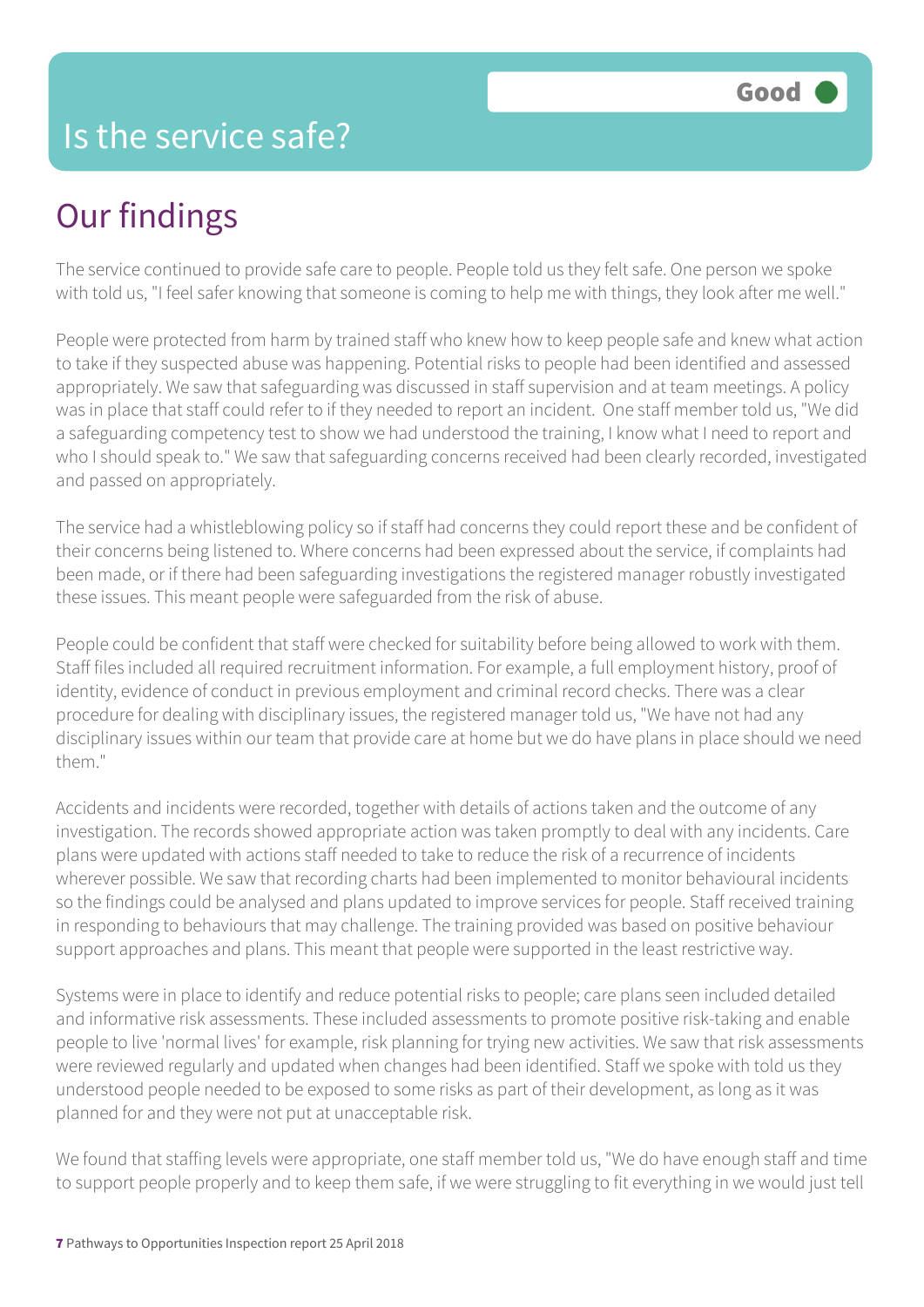the office and it would get sorted out." One person told us, "Yes I do feel safe with Pathways. The staff are all good at their jobs. They are always on time." Staff were provided in line with the hours of people's individual care packages. Staff said they had enough time to provide the care people needed within the time allocated to them. However, one relative told us that they sometimes felt that staff were rushed, they told us, "Yes, they are caring girls, but they worry about time. They are supposed to come to us at a certain time, and they do, but really they should be somewhere else. They can't be in two places at once and it does pressure them." When we spoke to the registered manager about staffing levels they told us, "Occasionally staff sickness or an unexpected event can mean we have to make a change at short notice. We try to keep this to a minimum and we always endeavour to ensure that everybody gets the support they need."

People's medicines were handled safely. Only staff trained and assessed as competent were allowed to administer medicines. The training log confirmed staff had received training and that their competence had been checked by a manager observing them administering medicines. Medicines administration record sheets were up to date and had been completed by the staff administering the medicines.

We saw that the office base was a pleasant space where health and safety checks included asbestos, fire drill records, evacuation plan, fire alarm check, floor plan, emergency lighting, boiler check , legionella and the portable appliance testing (PAT) of electrical items. We saw a clear disaster plan that identified steps the service would take should there be an emergency situation, for example, if there was a missing person or a flood.

All staff had been trained in infection control procedures and people told us that they wore gloves and aprons when providing personal care. We saw that personal protective equipment (PPE) was available and staff explained to us about when they needed to use it. Staff had completed food hygiene training.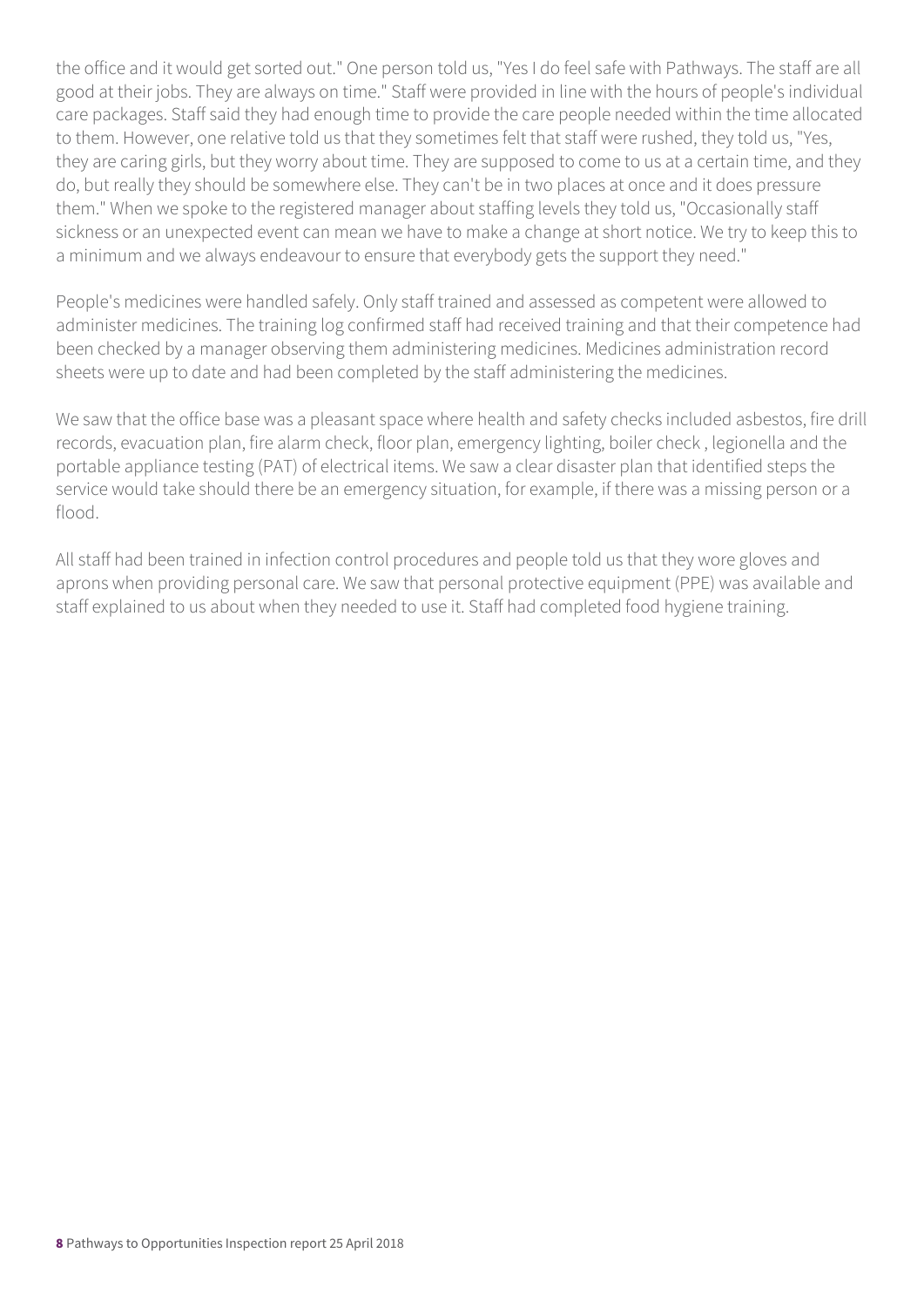#### Is the service effective?

## Our findings

The service continued to provide effective care. People were supported by staff that had the skills and knowledge to carry out their roles and responsibilities competently. New staff were supported to complete an induction programme before working on their own. This included training for their role and shadowing an experienced member of staff.

People's needs were assessed in sufficient detail to inform the delivery of care. We saw and were told about care being re-assessed as people's needs changed. Care and support were delivered in line with current legislation and best-practice. Initial assessments were thorough and fed into detailed support plans.

People were supported by staff that had the necessary training to meet their needs. The training provided was in line with the standards set by the Care Certificate. The Care Certificate is an identified set of standards that health and social care workers adhere to in their daily working life. All staff had received mandatory training in areas relevant to their role such as: moving and handling; epilepsy awareness, medication, Mental Capacity Act (MCA) 2005 and Deprivation of Liberty Safeguards (DoLS), dysphagia and fire safety. Staff confirmed that a staff induction programme was in place. The registered manager explained that bespoke training had been provided for staff in the administration of epilepsy rescue medication and in percutaneous endoscopic gastrostomy (PEG) feeding to meet people's needs. Percutaneous endoscopic gastrostomy (PEG) is an endoscopic medical procedure in which a tube (PEG tube) is passed into a patient's stomach through the abdominal wall, most commonly to provide a means of feeding when oral intake is not adequate.

People were supported in line with the principles of the Mental Capacity Act 2005 (MCA). The MCA provides a legal framework for making decisions on behalf of people who may lack the mental capacity to do so for themselves. Staff had received training about the MCA and understood how to support people in line with the principles of the Act. We checked whether the service was working within the principles of the MCA and whether any conditions on authorisations to deprive a person of their liberty were being met. We found that the service was working to these principles.

A policy about the MCA guided staff to ensure that people's capacity was assessed and they could remain independent. One staff member said, "We always consider people's capacity and respect their right to make choices so that they can have control over their lives."

Staff supported some people with preparing their meals. Staff told us they always offered people a choice of their preferred foods. During our home visits, we observed staff offering a choice of drinks. Staff knew to contact the office if people did not eat enough or they had any other concerns in relation to eating.

People's communication needs were met. The service was complying with the Accessible Information Standard. The AIS applies to people using the service who have information and communication needs relating to a disability, impairment or sensory loss. Each person's initial assessment identified their communication needs, while determining if the service could meet their needs. Each person's support plan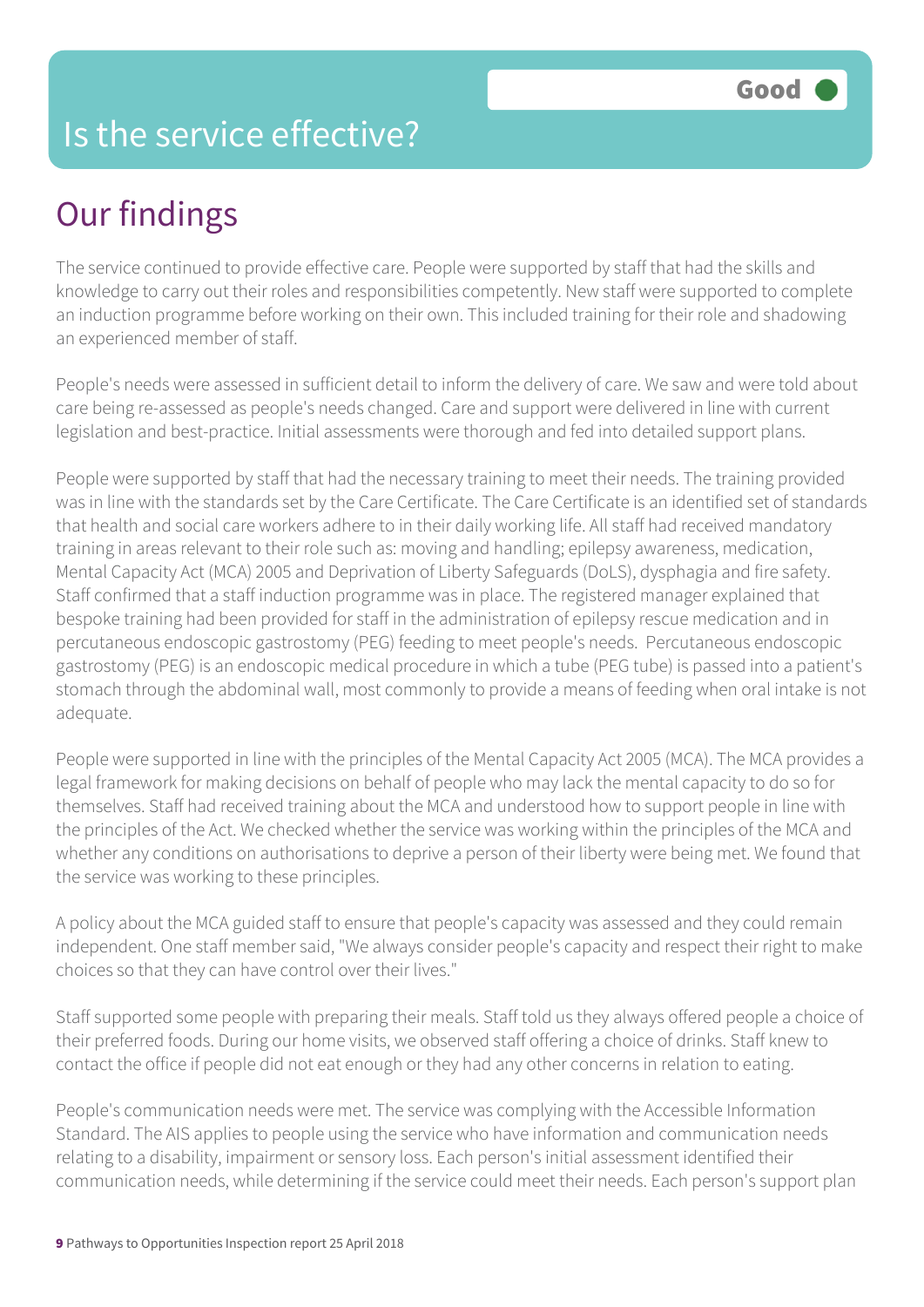contained details of how they communicated and how staff should communicate with them. For example, one person who could not communicate verbally had a communication dictionary which enabled staff to recognise if they were hungry, how often they should offer food, followed by the types of food the person likes.

Regular team meetings were held and staff could contribute to the agenda. We looked at the minutes from the meetings and saw that the teams discussed; communication, behaviour, risk and best practice in relation to the mental capacity act, alongside more practical issues such as, activities and holidays. We saw that staff shared valuable information and recorded what was discussed, to ensure optimal communication and consistent support for people using the service.

Staff we spoke with told us they received regular supervision (supervision is a one to one meeting with a manager). Unannounced spot checks were also completed to check whether staff continued to work with people safely. The working practice of staff was regularly observed and assessed by the managers at the service. The staff told us the registered manager checked their knowledge, observed them administering medicines, checked they were suitably dressed and that they wore appropriate protective equipment to promote good hygiene. A staff member said, "I love it here, I'm very happy because we are supported so well, I get regular feedback from the manager which gives me job satisfaction." Any issues identified were addressed in a positive manner with staff being given additional support and training to promote improvement.

People were supported to maintain good health and access relevant healthcare services where necessary. The registered manager and deputy gave examples of how they had worked together with social and healthcare professionals to promote people's health. This showed that the service contributed to people's overall health and wellbeing. We saw that files contained traffic light hospital assessments to assist hospital staff to support people more effectively if they are admitted to hospital.

One relative that we spoke with said, "The care is very good and we have no criticisms on that front, it's just with all the different staff that turn up. Again, we've nothing against the girls, they are all very nice, but we would just like to build a better understanding with two or three." The registered manager explained that the service attempted to provide continuity for the people that use the service wherever possible and two people told us that they have a team of staff that they have got to know well. One relative told us, "I have a regular team that come to help, in particular [named member of staff] is my right hand woman, I don't know what I would do without her."

Two people told us that they sometimes have trouble getting through to the office by telephone but they had been given a mobile telephone number to call which has alleviated the issue.

Two people told us that the service communicated well with them. One person said, "The service do let me know if someone is going to be five minutes late, or if they are generally running late, yes, they are good in that way. I do sometimes have different staff, it doesn't bother me. They are nice people. They don't ever use agency staff." Relatives also agreed that the service keep them up to date, one relative told us, "The staff at the office send the rota through so I know who is coming and I can get organised."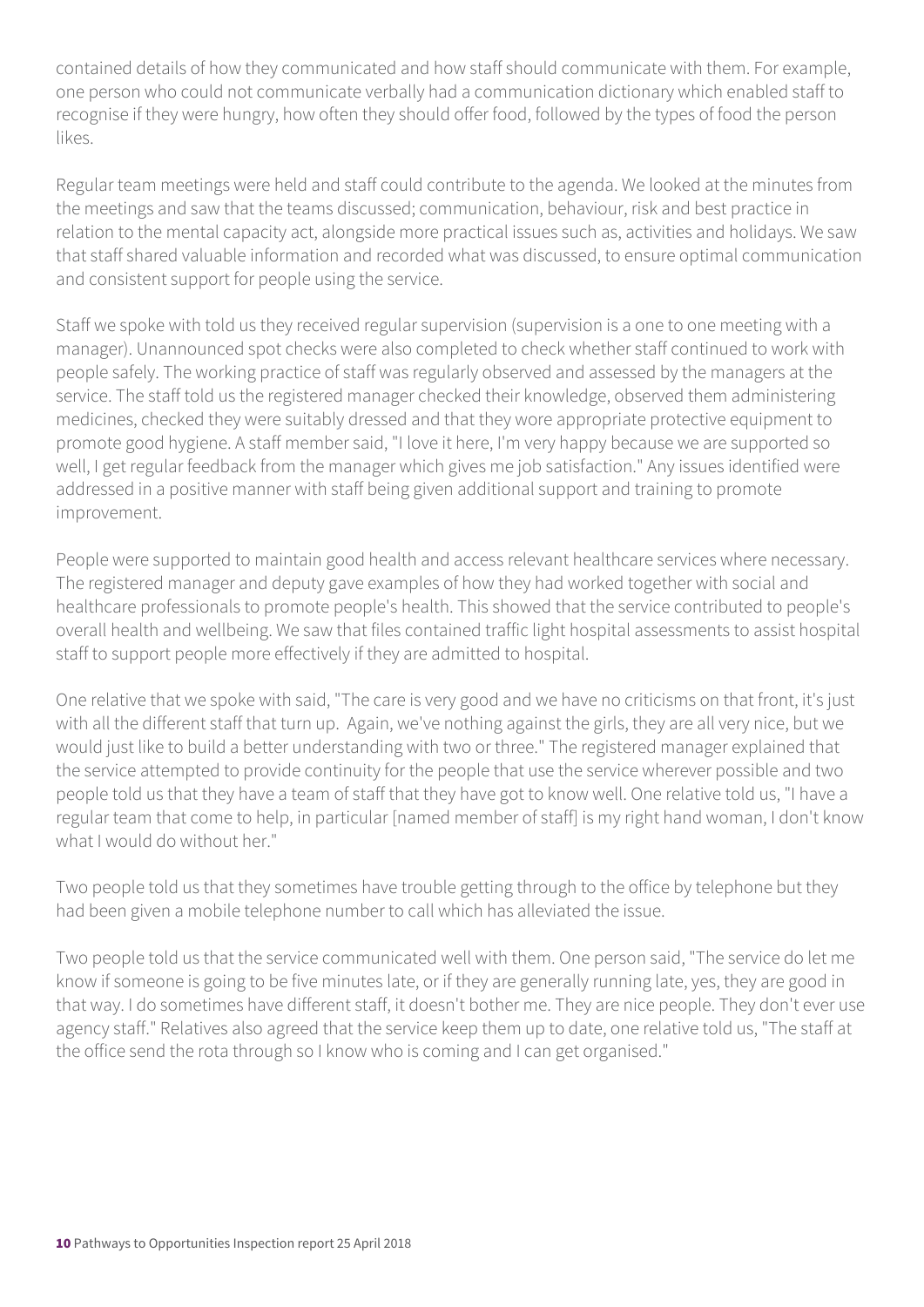### Our findings

Staff were warm and kind to people in the manner in which they interacted with them. Although some people could not respond verbally due to the nature of their disability, staff communicated with them positively, remaining calm, kind and supportive throughout. Relatives told us that staff chatted to people as they provided their care and told them what they were doing. One relative was particularly complimentary about the service, they told us, "The team are amazing, I'm not sure where I would be if I didn't have them." Another person said, "I find that all the staff that come to me are very caring indeed. They give me the support that I need, when I ask for it and nothing is ever too much trouble for them. I have only good things to say about them."

Where possible staff involved people in their own care plans and reviews. However, due to people's capacity, their involvement could be limited, and consultation could only occur with people's representatives such as their relatives. The service worked closely with local advocacy services and other professionals to provide a holistic model of care to the people using the service.

It was clear from our discussions that staff knew people, their needs and preferences well and provided care accordingly. One relative said, "They did some work about the family background so we have things to talk about." While another relative told us, "It takes time to get to know a person's background and they do take an interest."

The service's statement of purpose states that staff are trained to the highest standard to increase awareness of cultural and social needs. We saw this was reflected within care plans. Equality and diversity was respected and people's religious beliefs, culture and other diverse needs were recorded within their care plans. Staff were aware of dietary restrictions pertaining to religion and culture and were careful to adhere to each person's requirements.

Confidentiality was maintained throughout the service and information held about people's health, support needs and medical histories was kept secure.

We saw numerous examples in care records of staff actively promoting people's independence. For example, one care record explained how the person needed, 'Support to get back to the lifestyle [person] used to have.' Staff understood the need to help people to maintain and improve their levels of independence.

Staff told us how they provided people with privacy during personal care and support ensuring doors and curtains were closed. If people required the use of moving and handling slings these were provided, named solely for their use and not shared. People and relatives told us staff provided care in an un-rushed way, providing explanations to people before offering them support and ensuring they were calm throughout. One person said, "They are a very caring team and I can't complain about the way they treat me, they respect my privacy."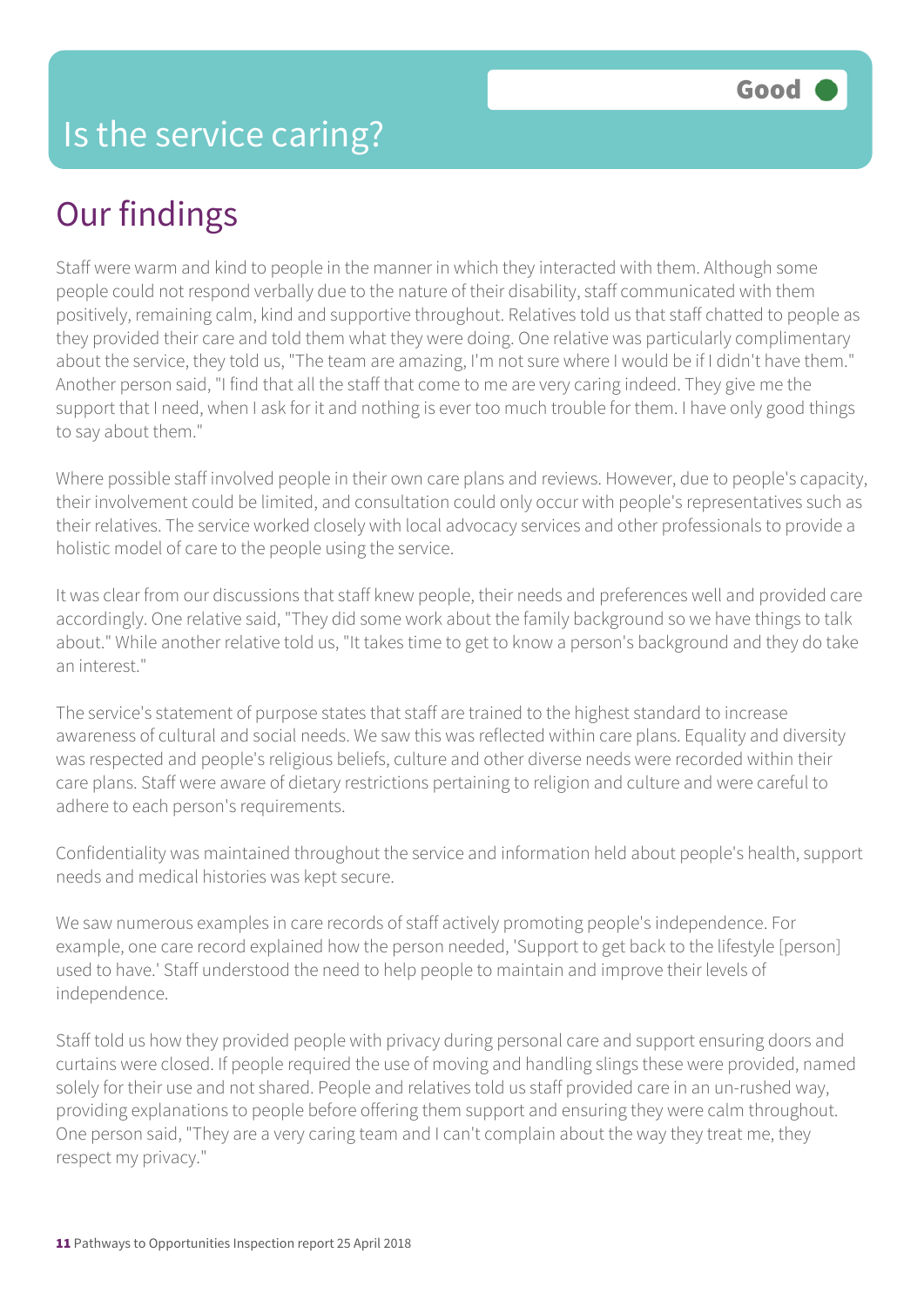#### Is the service responsive?

### Our findings

At the last inspection we found one breach of the Health and Social care Act 2008 (Regulated Activities) Regulations 2014. This related to the lack of appropriate systems to record and respond to complaints. At this inspection we saw improvements had been made and the service was meeting all regulations at this time.

There was a complaints policy and procedure in place. The service acknowledged that some people could not complain in the usual way due to their limited communication and had developed easy-read versions of documents using happy and sad faces, or a tick or cross in line with the accessible information standard (AIS). Daily recording observations also reflected if things had not gone well for a person which had been captured observing people's body language or expressions. There had been three complaints received since the last inspection which had been dealt with following the complaints procedure. There were clear records to demonstrate that the issues had been investigated within the agreed time scale and resolved to the satisfaction of all parties.

The registered manager told us, "We empower people to take control and make decisions about their lives, we provide a 'person centred' approach and attitude towards our customers. Person- centred means doing things in a way that the person wants, and which helps them to be part of their community. We monitor outcomes from planning with individual's aims and objectives." This was reflected in the care plans we saw. A relative that we spoke with told us, "[name] does have a care plan and they went through it all with us. They will help us out in any way that they can when they are here and we are grateful."

We saw that care plans were very person-centred and gave people choice and control over their lives, one person told us, "The staff are very good, they are very efficient and know their jobs well. They help me with everyday things like washing, cleaning, shopping, the kids, anything really....life!! If anything, I take control of the care that I receive. Everything is in my hands. I have a care plan and I know that I can add or take away from it as is necessary." We saw that one person's care plan explained how they needed guidance to manage their finances to maintain their independence.

Care plans included; who, and what was important to people, people's life background, detailed daily routines, personal care, eating and drinking guidance, how to keep safe, and a medication care plan. A professional we spoke with told us, "Pathways [to Opportunities] have adopted a person-centred approach to working with this individual and ensured she is firmly at the centre of support planning. In completing their pre-assessment they have invested time to get to know her at a pace that she was comfortable with and ensured they were able to capture the outcomes she wishes to achieve as well as understanding what good support looks like for her. The response from the individual I have referred has been very positive so far and she feels reassured by the approach taken by Pathways."

Staff gave us examples of how they provided support to meet people's diverse needs such as those related to disability, gender, and sexual orientation. Staff recorded the care they provided at each visit and we saw these records were detailed and clearly written. Staff told us they read the care plans and checked them at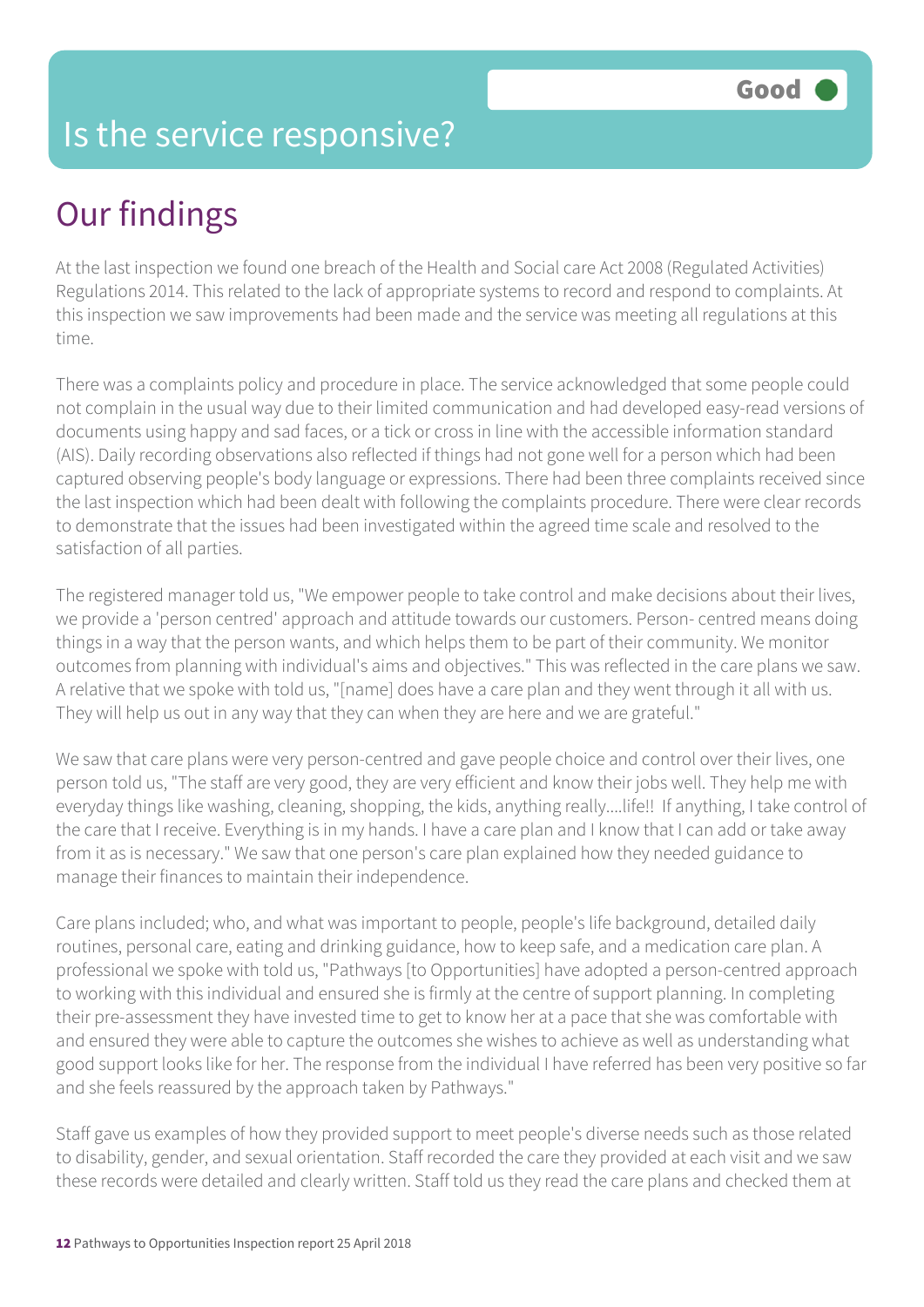each visit for any changes. When people's needs changed, staff carried out further assessments to ensure their needs continued to be met appropriately.

We saw evidence that staff had carried out many tasks beyond their immediate role to respond to people's needs. For example, we saw in one person's care records that staff had forwarded a letter of concern to a social worker, sought guidance from a general practitioner (GP) so they could arrange aromatherapy and contacted the water board to sort some billing out. This showed that the staff at the service were committed to improving lives for people beyond offering basic care.

Community links and relationships were facilitated and encouraged, to ensure that people did not become socially isolated. Pathways to opportunities offered an informal service linked to the people using the day service. The idea was to check in on people in bad weather or to pick up groceries if people could not get to the shops.

The service had an end of life policy in place which detailed the end of life pathway, care planning, coordination, care in the last days and how to support the family after death. None of the people using the service was receiving specific end of life care, but staff were aware of the need to plan in this area should the need arise. The registered manager explained that training would be provided for staff and health professionals would be involved in supporting people's needs at this time to ensure appropriate arrangements were well managed.

The service had also sought permission for people to showcase their success stories, one example we saw showed how the service had helped develop the independence of a person's life skills. This success story chronicled how the person could now vacuum, mop the floor and use the dishwasher and take part in the weekly food shop whilst being patient and remaining calm. The person's relative said, "I am so proud to have watched this young man grow in his independence, patience and resilience. His support team have always made his needs a priority and are continually looking for strategies and adaptations. I know that I can get on with my day knowing that he is cared for, supported, challenged and safe."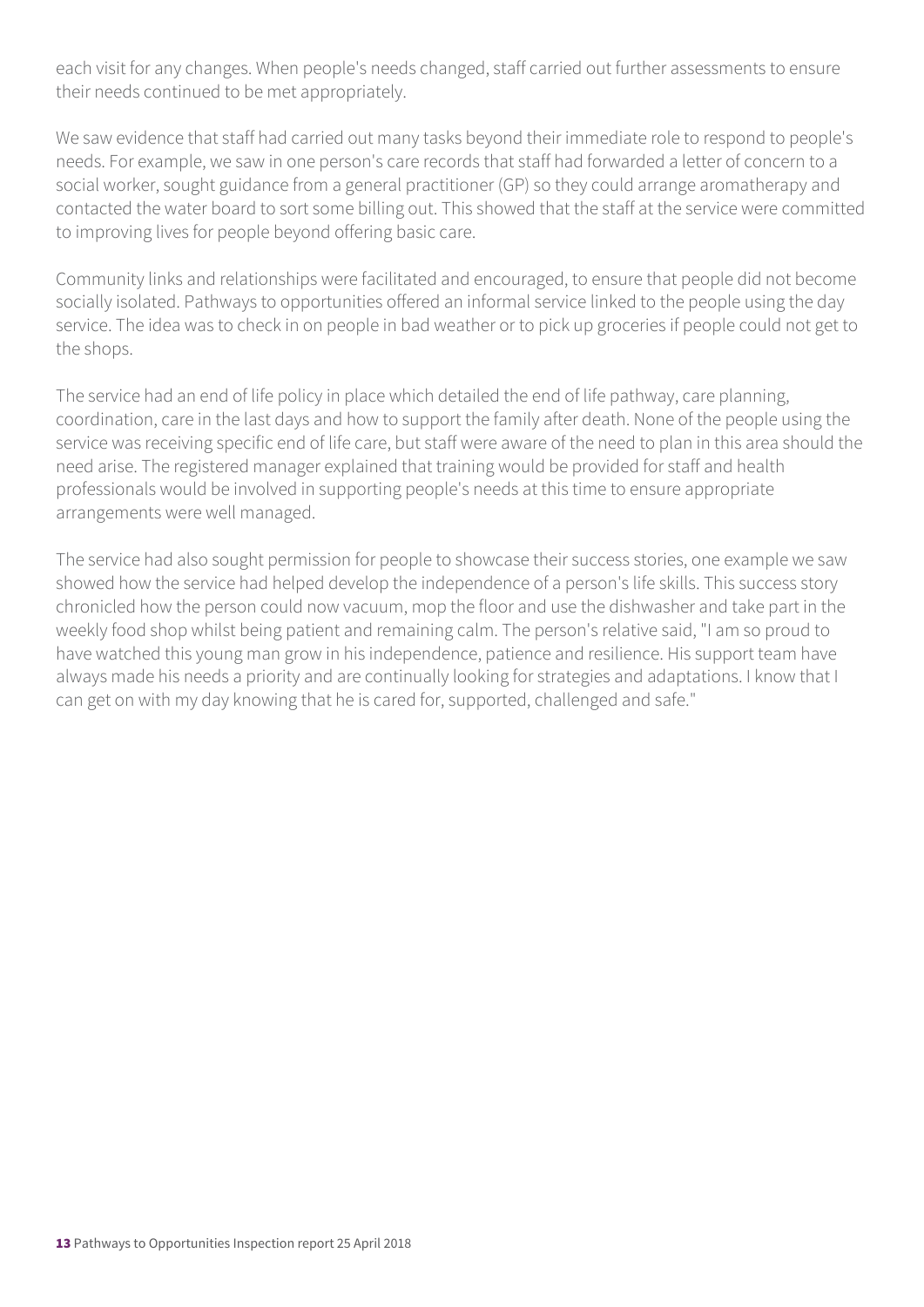#### Is the service well-led?

### Our findings

There was a registered manager in place that had developed the service for 8 years. A registered manager is a person who has registered with the Care Quality Commission to manage the service. Like registered providers, they are 'registered persons'. Registered persons have legal responsibility for meeting the requirements in the Health and Social Care Act 2008 and associated Regulations about how the service is run.

The service had a clear vision to provide high-quality, responsive, person centred care. This was reflected on the website and the discussions we had with staff. Staff and managers were able to consistently articulate the values associated with the service. The registered manager told us why they developed the service, they said, "The aim was to provide the type of service which put adults with learning disabilities at the centre of everything that was done, my ethos being that if I could make a small difference to at least one person's life then I would have succeeded. At the present day, Pathways to Opportunities has made huge impacts on so many people's lives and I couldn't be prouder."

This commitment was reflected in the comments people made about the service. One person said, "If I need something at short notice the team at the office are always very flexible and go above and beyond to help us out, it's a fantastic service." A relative said, "There is excellent communication between the office, the carers and ourselves. They keep us updated and give us plenty of notice if there needs to be a change. If we need to change anything they go out of their way to accommodate our needs."

The majority of people spoke positively about the management of the service and the approachability of management staff. However, there were a small number of concerns raised about the quality and timeliness of communication by some people using the service. Comments included; "I know the manager and she is very approachable. I feel that I can ring her if I ever have a problem. She is easy to talk to. Everything is really positive at the moment though and I have no complaints. The only real thing is, communication could be better. They only have one office number and it's sometimes hard to get through but I rarely, if ever have to phone the office now. " Another person said, "If we need to get hold of somebody, there's always someone there [on the mobile number], including out of hours."

All the staff we spoke with were extremely positive about working for the service and felt very well supported by the management team. A staff member said, "I can't speak highly enough of the management ethos, they are so accommodating and try to keep everyone happy, they are always asking us how we are getting on and seeking to improve." Another staff member told us, "I do feel valued as a worker, there is an open door policy where we can always have an honest discussion, [named registered manager] encourages honest and transparency."

The staff team told us about the 'shout out board' of staff achievements where staff were recognised for their achievements; on the day of the inspection a member of staff had received an award for supporting a colleague. These incentives showed the team they were valued. The registered manager told us how the